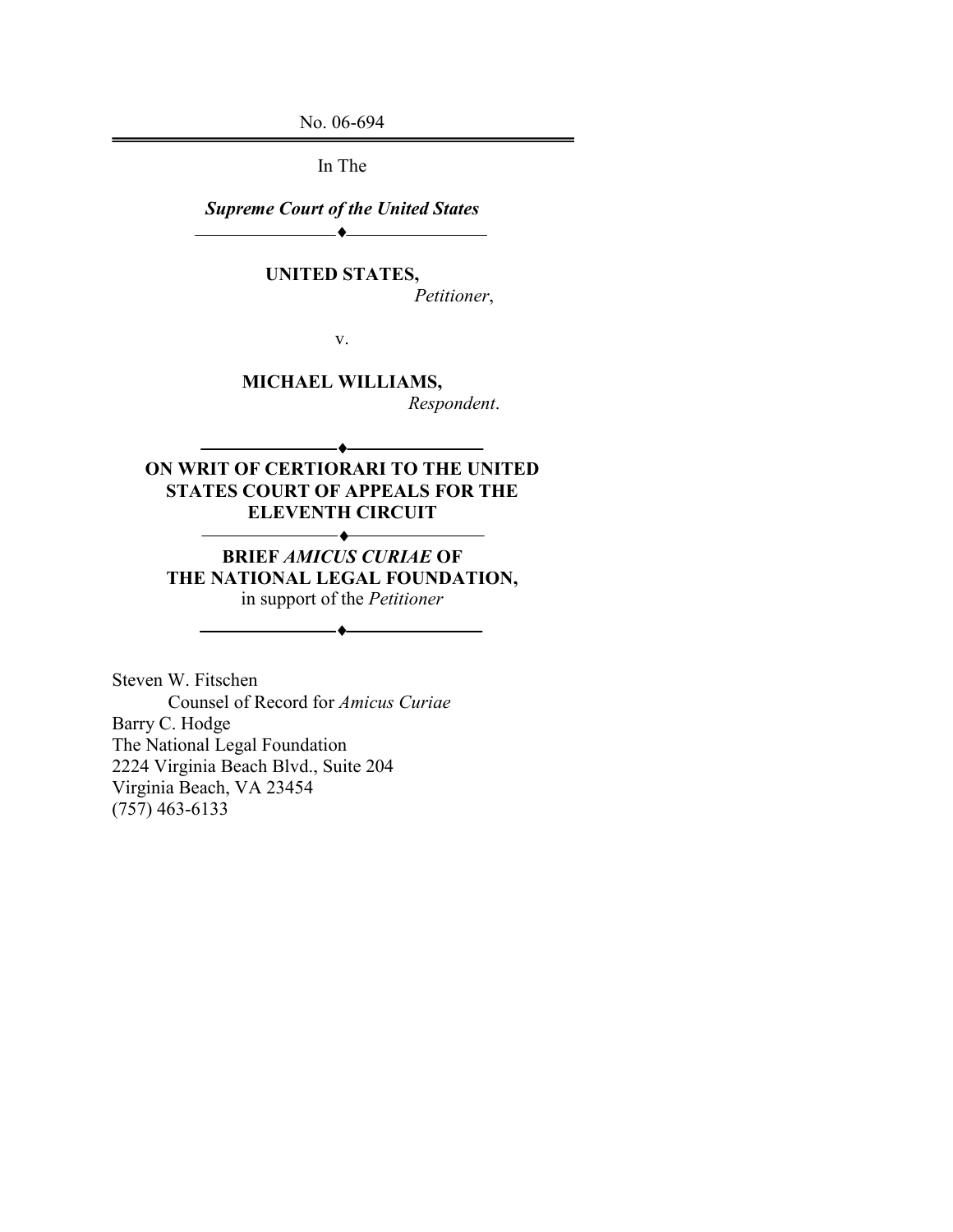# TABLE OF CONTENTS

|    | <b>SUMMARY OF THE ARGUMENT </b> 1                                                                                                                                                                                  |
|----|--------------------------------------------------------------------------------------------------------------------------------------------------------------------------------------------------------------------|
|    |                                                                                                                                                                                                                    |
| I. | <b>THE ACT OF BARTERING</b><br>PORNOGRAPHIC PICTURES ON THE<br><b>INTERNET IS A COMMERCIAL ACTION</b><br>AND SHOULD BE REGULATED AS                                                                                |
|    | A. Williams's Speech is Commercial Speech<br>Because it Relates to a Commercial                                                                                                                                    |
|    | B. Williams's Act of Bartering Pornographic<br>Pictures on the Internet Meets the Three<br><b>Bolger Characteristics Because it is</b><br>Economically Motivated, is an<br>Advertisement, and Refers to a Specific |
|    | 1. Williams's Bartering of Pornographic<br>Pictures is Economically Motivated<br><b>Because He Anticipates Receiving</b>                                                                                           |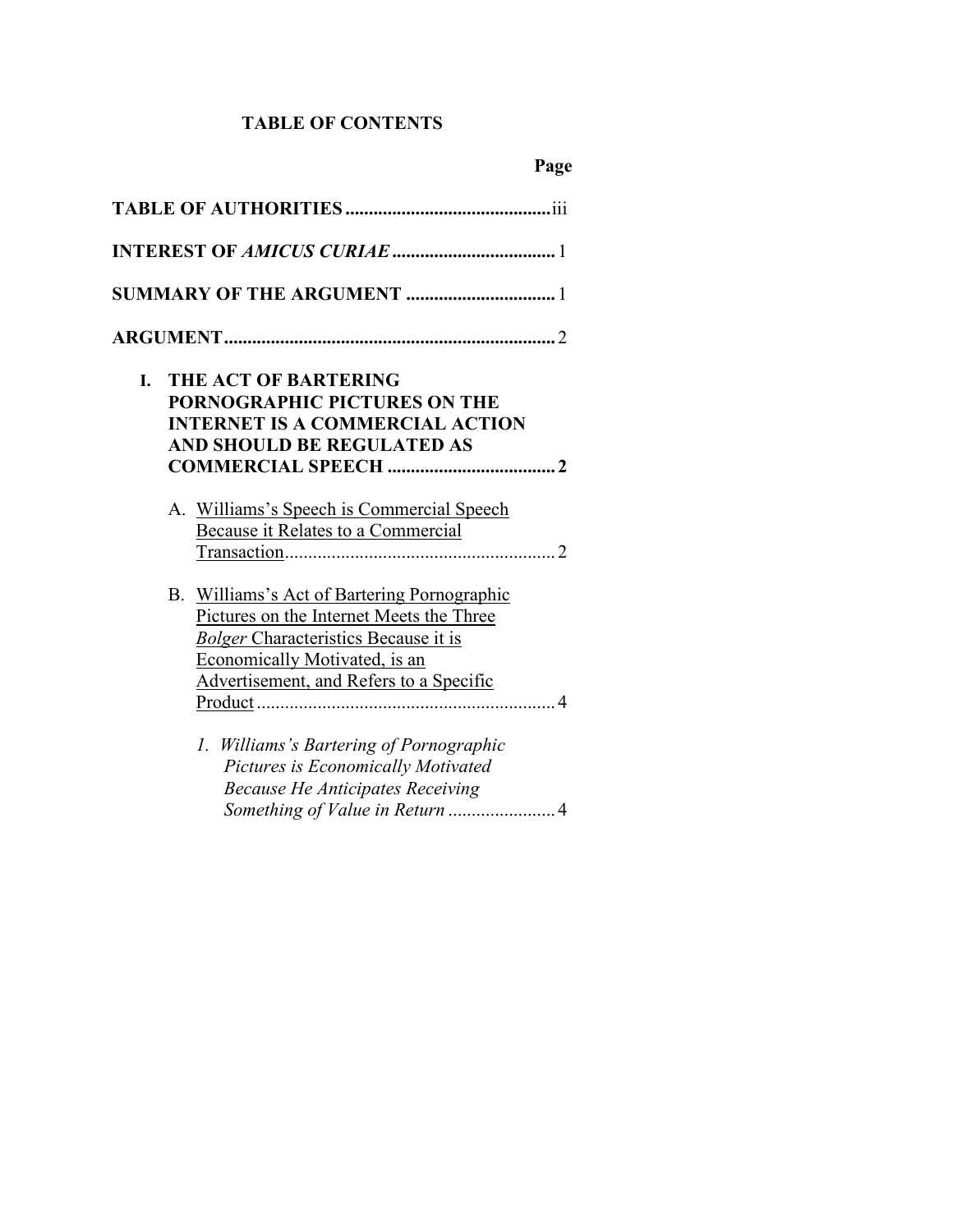| 2. Williams's Chatroom Postings Indicating<br>Pornographic Pictures for Barter is a<br>Commercial Advertisement Because it is<br>Not a Conveyance of Information or                           |
|-----------------------------------------------------------------------------------------------------------------------------------------------------------------------------------------------|
| 3. Williams's Chatroom Postings Refer to<br>the Specific Product of Child<br>Pornography Because He Makes Specific<br>Indications That the Images Are<br>Pornographic Images of His Daughter9 |
|                                                                                                                                                                                               |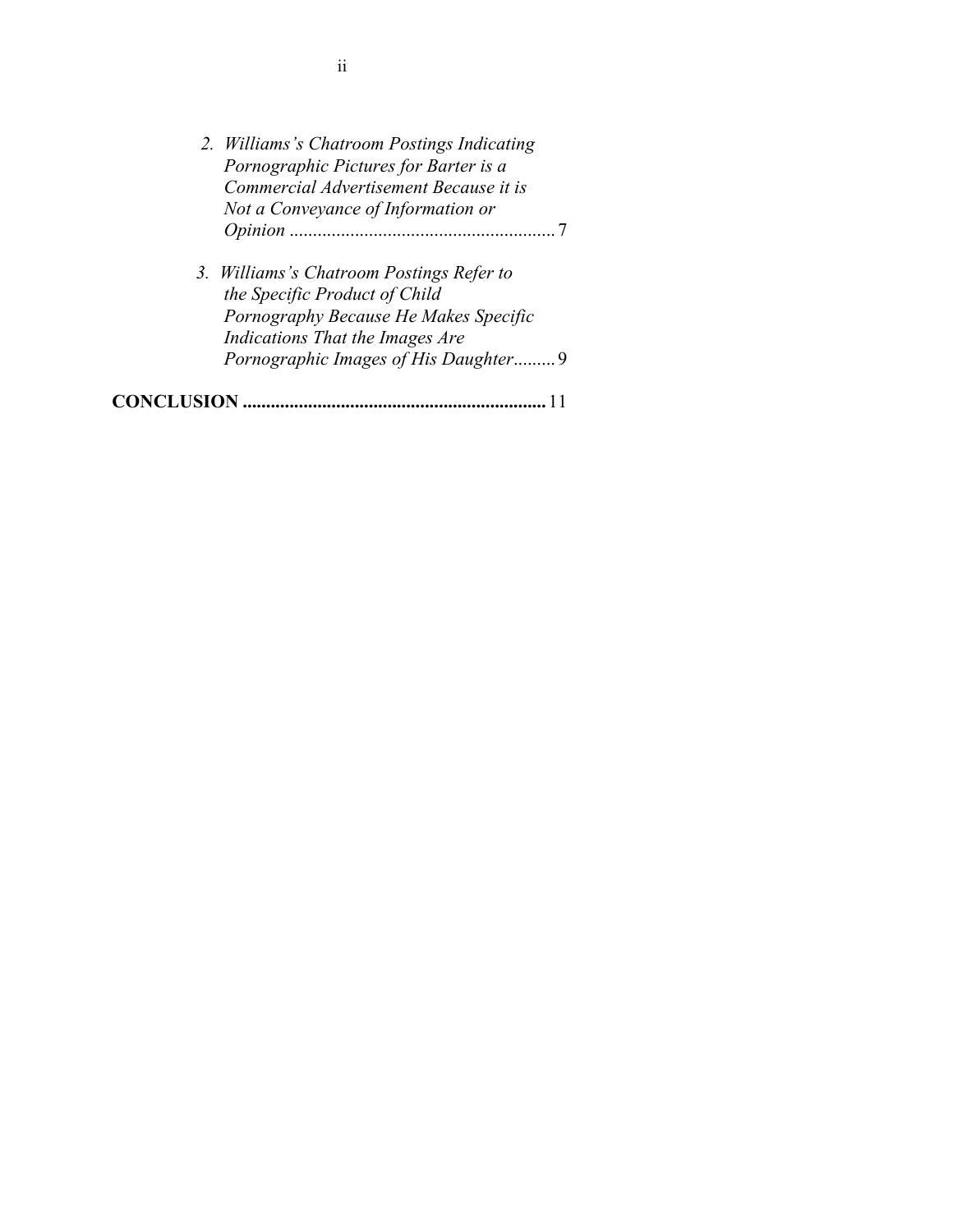# TABLE OF AUTHORITIES

Cases Page(s)

| <b>United States Supreme Court:</b>                                               |
|-----------------------------------------------------------------------------------|
|                                                                                   |
|                                                                                   |
| Bolger v. Youngs Drug Prods. Corp., 463 U.S. 60                                   |
| Cent. Hudson Gas & Elec. Corp. v. Pub. Serv.                                      |
| County of Mobile v. Kimball, 102 U.S. 691 (1881) 3                                |
|                                                                                   |
| New York Times Co. v. Sullivan, 376 U.S. 254                                      |
| Ohralik v. Ohio State Bar Ass'n., 436 U.S. 447                                    |
| Va. State Bd. of Pharmacy v. Va. Citizens<br>Consumer Council, Inc., 425 U.S. 748 |
| Valentine v. Chrestensen, 316 U.S. 52 (1942) 8                                    |
| Zauderer v. Office of Disciplinary Counsel, 471                                   |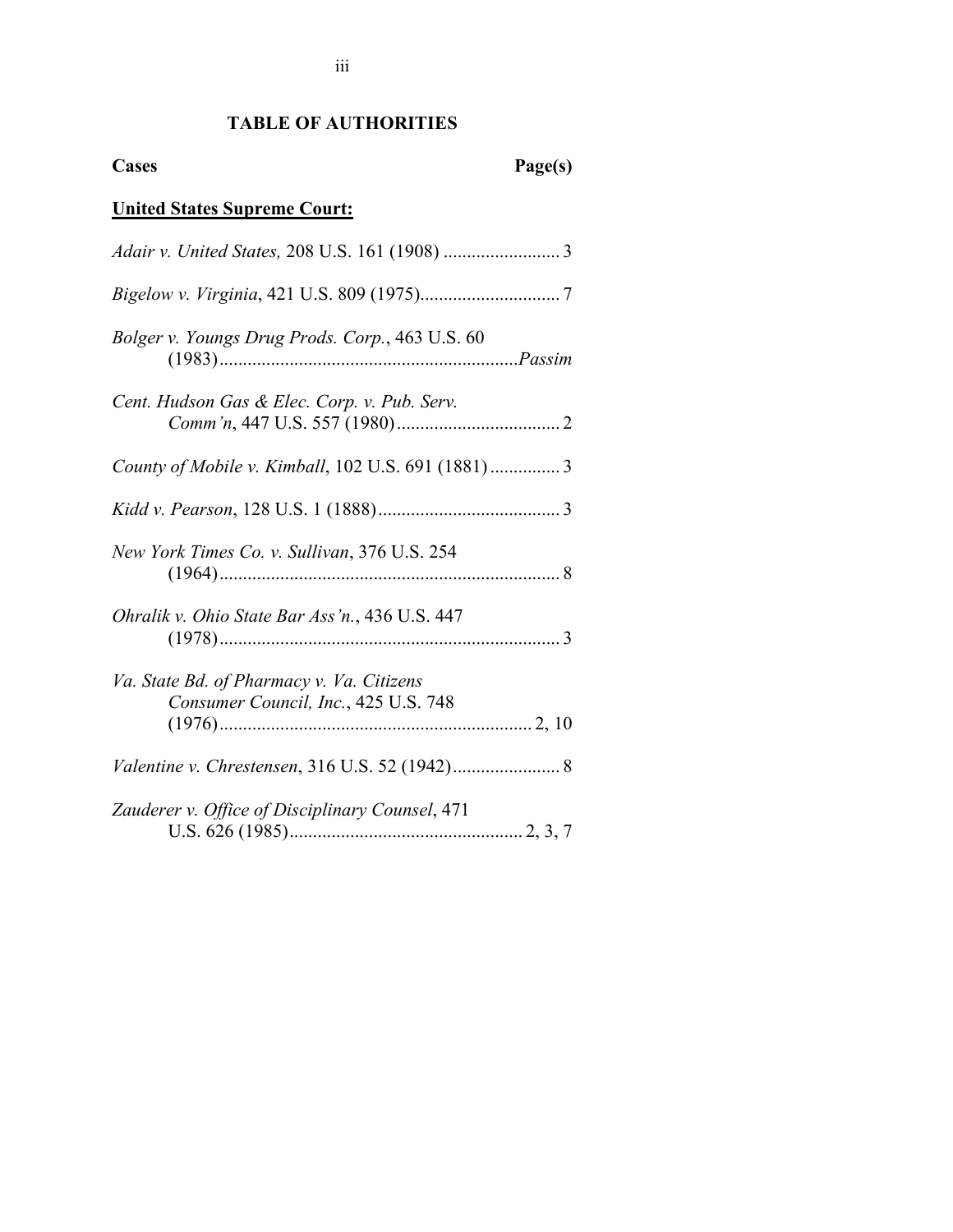## United States Courts of Appeals:

| United States v. Williams, 444 F.3d 1286 (11th Cir.                                                                                    |
|----------------------------------------------------------------------------------------------------------------------------------------|
| U.S. Healthcare, Inc. v. Blue Cross of Greater<br>Philadelphia, 898 F.2d 914 (3d Cir. 1990) 2, 7, 10                                   |
| <b>United States District Court:</b>                                                                                                   |
| Am. Library Ass'n v. Pataki, 969 F. Supp.                                                                                              |
| <b>Miscellaneous</b>                                                                                                                   |
| 2004 Global Reciprocal Trade Statistics,<br><b>International Reciprocal Trade Association</b><br>(2005), http://www.irta.com/Page.asp? |
| Angela Briggins, When Barter is Better, 85(2)                                                                                          |
| Commerce, Black's Law Dictionary 269 (6th ed.                                                                                          |
| Nigel M. Healey, <i>Why is Corporate Barter</i> ?, 31(2)                                                                               |
| Caroline Humphrey, Barter and Economic<br>Disintegration, 20(New Series) MAN (now,<br>The Journal of the Royal Anthropological         |
| Don Mardak, The World of Barter, 84(1) Strategic                                                                                       |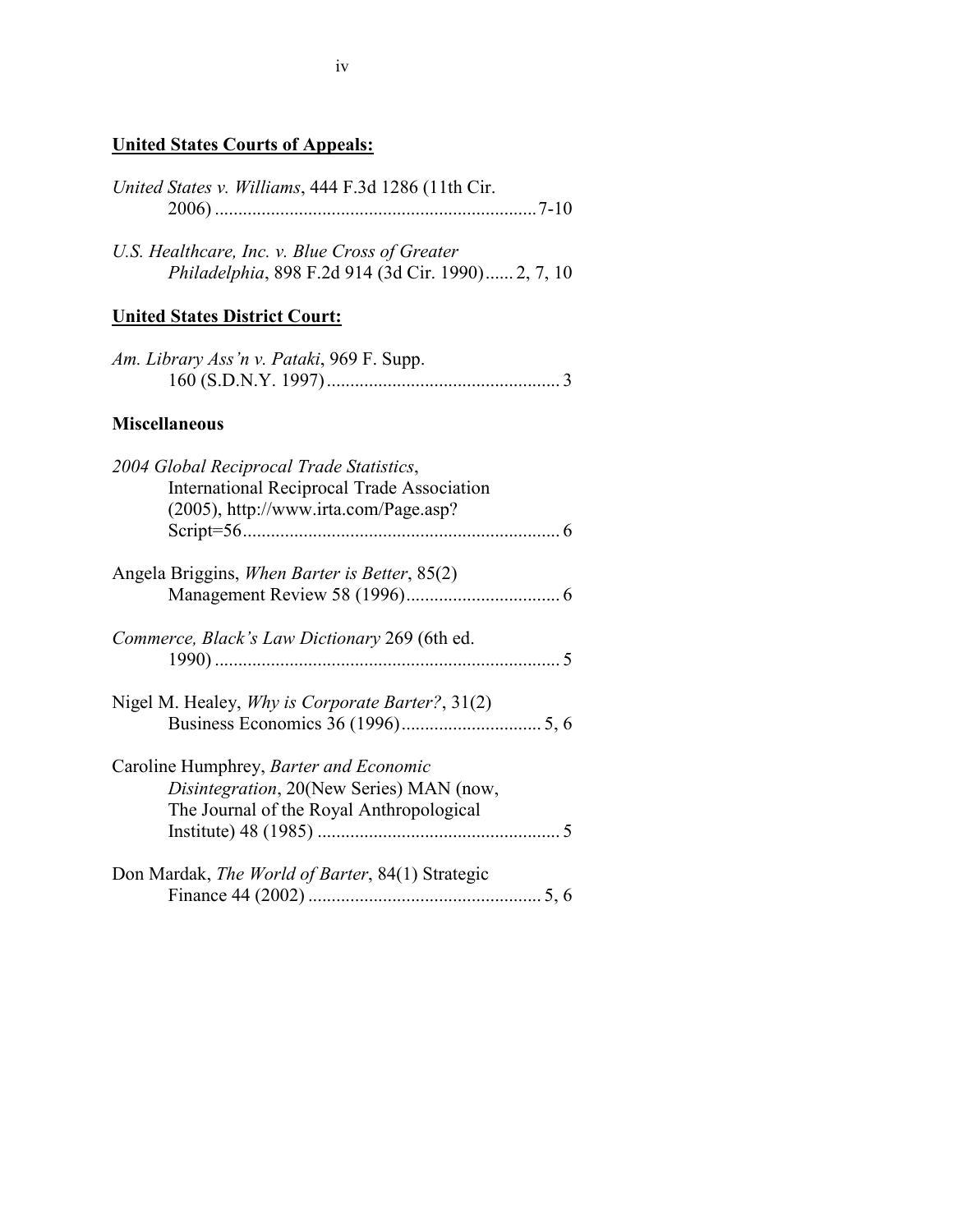| Bob Meyer, The Original Meaning of Trade Meets<br>the Future in Barter, 13(1) World Trade |  |  |
|-------------------------------------------------------------------------------------------|--|--|
|                                                                                           |  |  |
| Tim Phillips, <i>The New Global Currency</i> , Guardian                                   |  |  |
| Unlimited (Feb. 27, 2003), http://                                                        |  |  |
| technology.guardian.co.uk/online/businesss                                                |  |  |
|                                                                                           |  |  |
| Richard E. Plank et al., Barter: An Alternative to                                        |  |  |
| Traditional Methods of Purchasing, 30(2)                                                  |  |  |
| International Journal of Purchasing and                                                   |  |  |
|                                                                                           |  |  |
| Adam Smith, An Inquiry into the Nature and                                                |  |  |
| Causes of the Wealth of Nations (5th ed.                                                  |  |  |
|                                                                                           |  |  |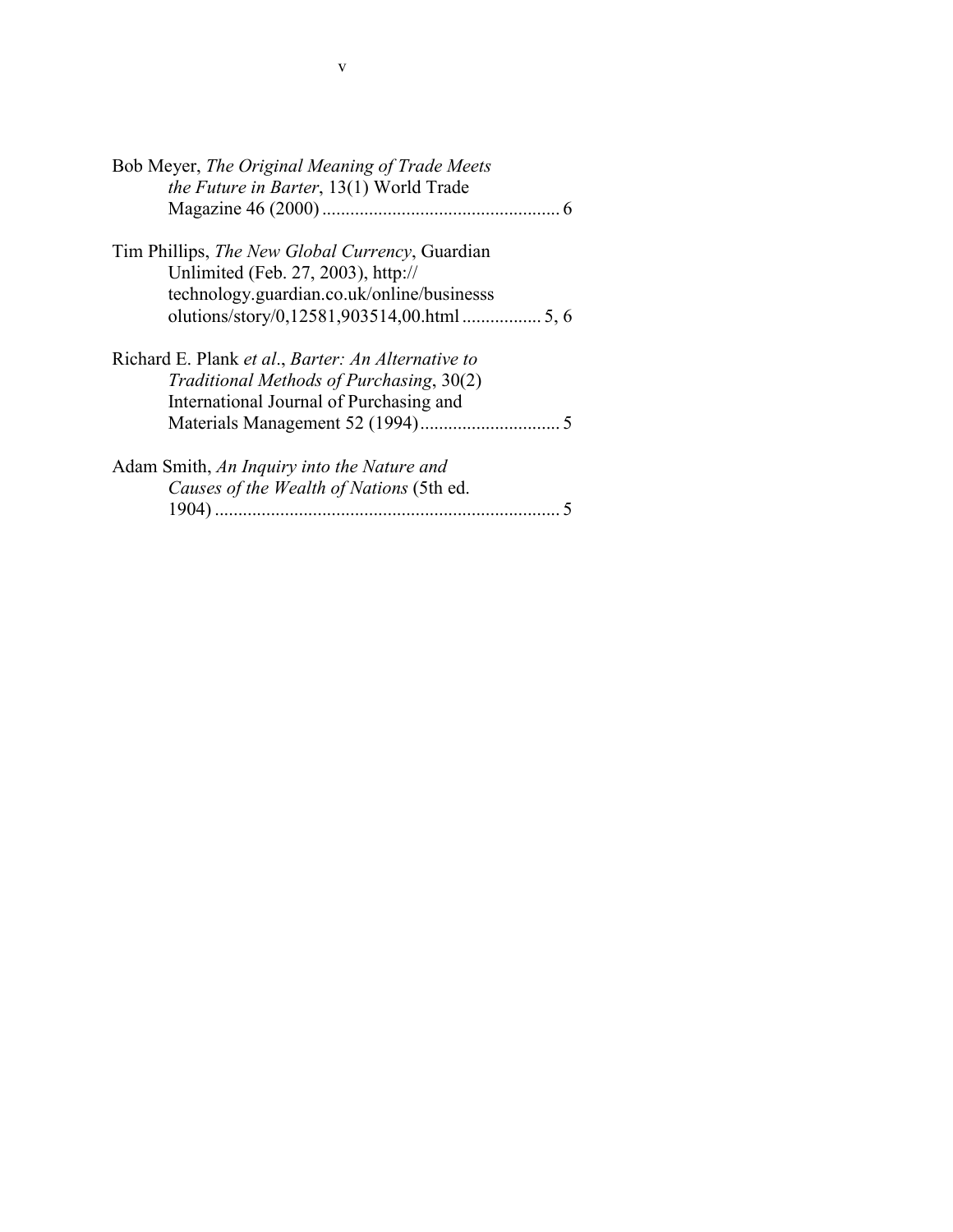### INTEREST OF THE AMICUS CURIAE<sup>1</sup>

The National Legal Foundation (NLF) is 501c(3) is a non-profit corporation organized to defend, restore, and preserve constitutional liberties, family rights, and other inalienable freedoms. The NLF and its donors and supporters are vitally concerned with the outcome of this case because of its public interest litigation and educational activities relating to the issue of child pornography.

#### SUMMARY OF THE ARGUMENT

 Michael Williams posted announcements on public and private Internet chat rooms regarding the bartering of photographs of child pornography falls under the commercial speech doctrine. Relying upon the characteristics of commercial speech found in Bolger v. Youngs Drug Products Corp., 463 U.S. 60, 66-67 (1983), Williams's postings are economically motivated, are an advertisement, and reference a specific product. First, Williams's postings have an economic motivation because he anticipates obtaining pornographic pictures in exchange for his pornographic pictures, and bartering of goods, like pictures, plays an important role in commerce. Second, Williams's postings are commercial advertisements because they are not speech that is solely informative or editorial in nature. Third, Williams's postings refer specifically to his daughter, including approximate age and scenario, as well as indicating the pornographic nature of the pictures; thus indicating a specific product for barter. Ultimately, because Williams's

<u>.</u>

<sup>&</sup>lt;sup>1</sup> The parties have consented to the filing of this brief. Copies of the letter of consent accompany this brief. No counsel for any party has authored this brief in whole or in part. No person or entity has made any monetary contribution to the preparation or submission of this brief, other than the amicus curiae, its members, and its counsel.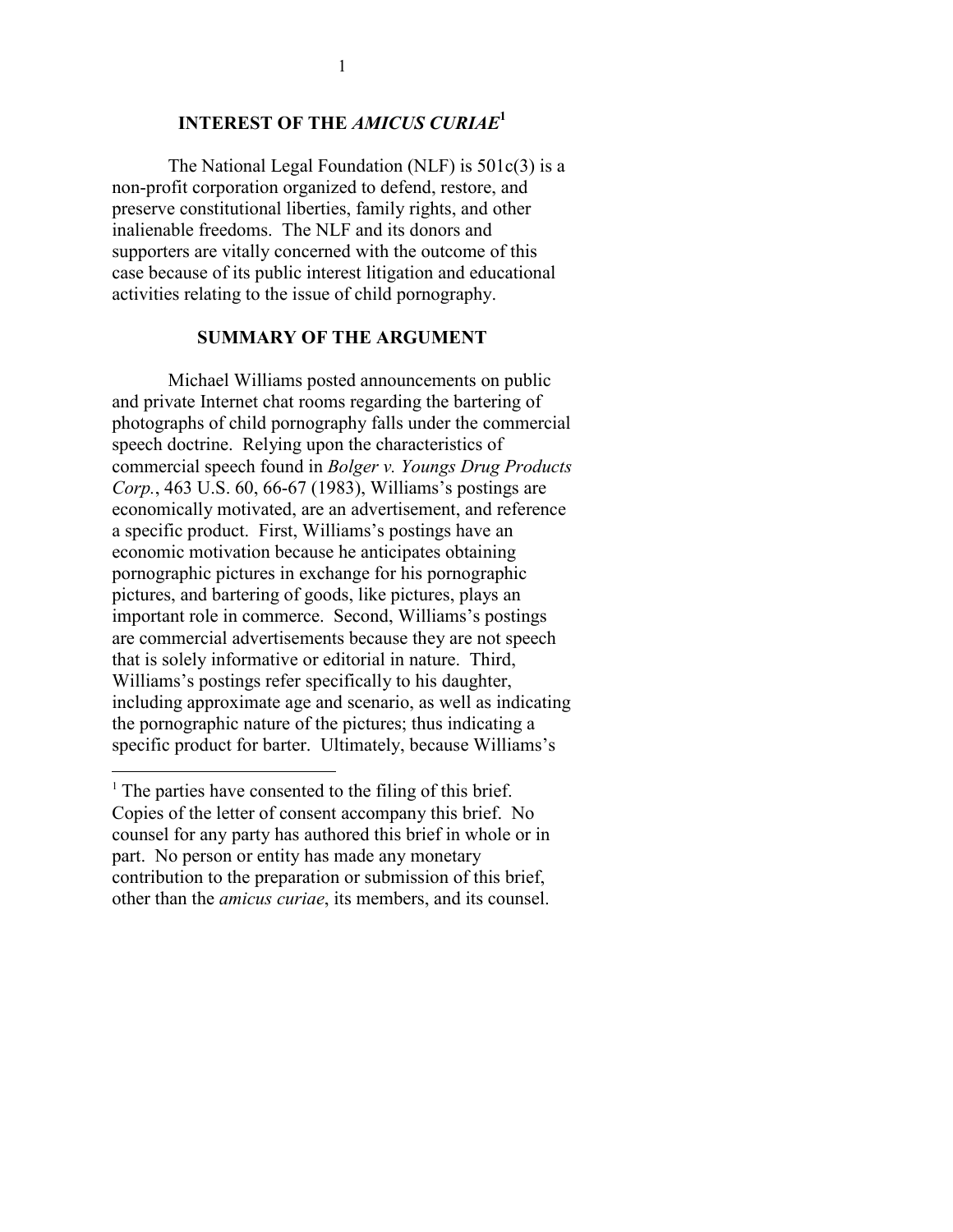chat room postings about child pornography for barter fit the characteristics of commercial speech, they should be held to such standards.

### ARGUMENT

### I. THE ACT OF BARTERING PORNOGRAPHIC PICTURES ON THE INTERNET IS A COMMERCIAL ACTION AND SHOULD BE REGULATED AS COMMERCIAL SPEECH.

Commercial speech is usually not afforded the same protection under the First Amendment as non-commercial speech. Zauderer v. Office of Disciplinary Counsel, 471 U.S. 626, 637 (1985). Williams bartered pornographic pictures, which is a commercial act which should be regulated as commercial speech under the First Amendment. To determine whether speech is commercial, this Court relies on a common sense understanding and history of commercial speech as speech regarding a commercial transaction and the three characteristics described in Bolger v. Youngs Drug Products Corp., 463 U.S. 60, 66-67 (1983).

> A. Williams's Speech is Commercial Speech Because it Relates to a Commercial Transaction.

The understanding of what commercial speech entails has changed over time. In Virginia State Board of Pharmacy v. Virginia Citizens Consumer Council, Inc., 425 U.S. 748, 762 (1976) (citation omitted), this Court stated that commercial speech is that speech "which does 'no more than propose a commercial transaction.'" The United States District Court for the Third Circuit clarified this definition in U.S. Healthcare, Inc. v. Blue Cross of Greater Philadelphia, 898 F.2d 914, 933 (3d Cir. 1990) (citing Bolger, 463 U.S. at 66-67; Cent. Hudson Gas & Elec. Corp. v. Pub. Serv. Comm'n, 447 U.S. 557, 561 (1980)), defining commercial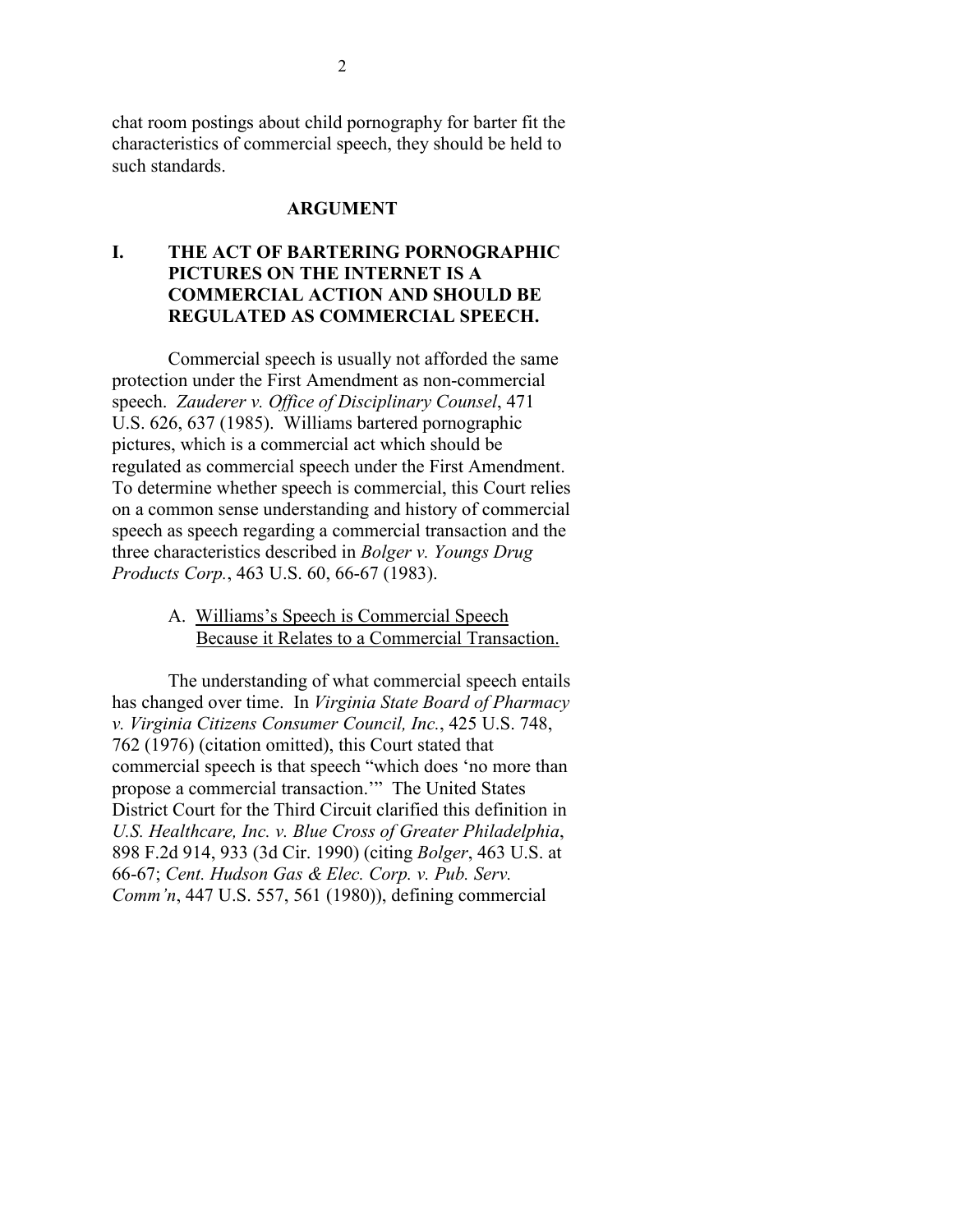speech as "expression related to the economic interests of the speaker and its audience." This Court in Zauderer v. Office of Disciplinary Counsel made the point that "our commercial speech doctrine rests heavily on 'the 'common-sense' distinction between speech proposing a commercial transaction . . . and other varieties of speech.'" 471 U.S. at 637 (quoting Ohralik v. Ohio State Bar Ass'n., 436 U.S. 447, 455-56 (1978)).

A proper understanding of commerce is a prerequisite to properly defining commercial speech. In Kidd v. Pearson, 128 U.S. 1, 20-21 (1888), this Court, in differentiating manufacture from commerce, quoted the definition of commerce found in County of Mobile v. Kimball, 102 U.S. 691, 702 (1881) (emphasis added), which states "'[c]ommerce with foreign countries, and among the States, strictly considered, consists in intercourse and traffic, including in these terms navigation, and the transportation and transit of persons and property, as well as the purchase, sale, and exchange of commodities." Ten years later in Adair v. United States, 208 U.S. 161, 177 (1908), this Court included "traffic, intercourse, trade, navigation, communication, the transit of persons and the transmission of messages . . . indeed, every species of commercial intercourse among the several States" in its understanding of commerce. The inclusion of communication and the transmission of messages is relevant because it broadens commerce from the mere trading or selling and purchasing of goods. The Internet, as a borderless creation, connects people of the several states which affects national commerce. See, Am. Library Ass'n v. Pataki, 969 F. Supp. 160, 168-69 (S.D.N.Y. 1997).

In 1983, this Court, in order to clearly determine what speech qualifies as commercial speech, set out three characteristics of commercial speech in Bolger, 463 U.S. at 66-67. There, this Court, recognized three characteristics of commercial speech: advertisements, references to specific products, and an economic motivation behind the speech. Id.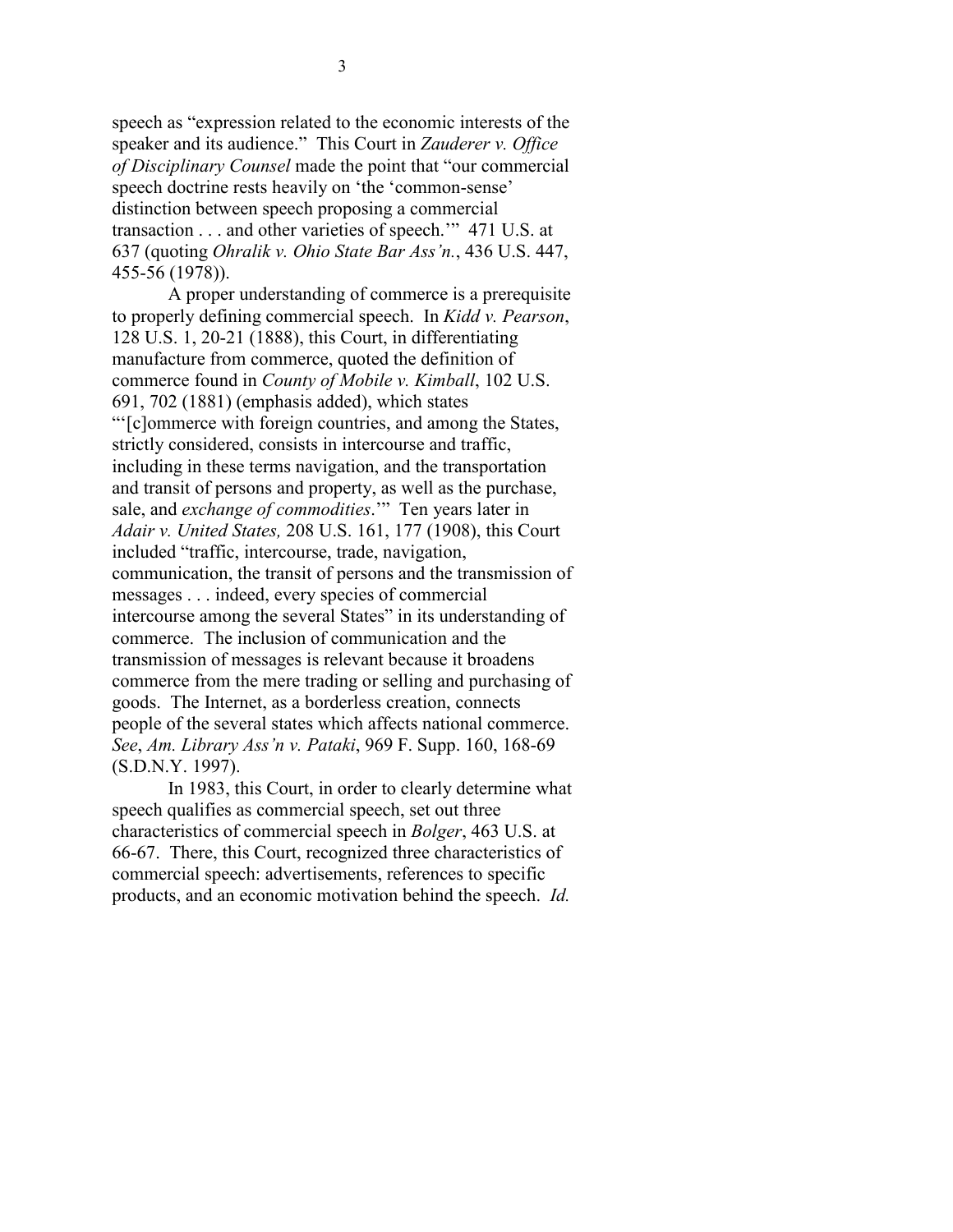This Court relies on an aggregate of the characteristics. None of these characteristics by itself is enough to classify the speech as commercial speech, but any combination of the characteristics is indicative of commercial speech. Id. at 67. When all three of the characteristics are met, such as in this case, there is an overwhelming indication of commercial speech. Id.

> B. Williams's Act of Bartering Pornographic Pictures on the Internet Meets the Three Bolger Characteristics Because it is Economically Motivated, is an Advertisement, and Refers to a Specific Product.

As stated above, Bolger v. Youngs Drug Products Corp. sets out three characteristics of commercial speech. 463 U.S. at 66-67. If the speech is an advertisement, refers to specific products and has an economic motivation it is commercial speech. Id. Williams's online conversations regarding, leading to, and including the bartering of pornographic pictures on the Internet has an economic motivation of receiving more pornographic pictures through a barter transaction, is an advertisement of pornographic pictures, and refers to specific pornographic pictures of his daughter for trade.

> 1. Williams's Bartering of Pornographic Pictures is Economically Motivated Because He Anticipates Receiving Something of Value in Return.

Williams had an economic motivation behind bartering pornographic pictures of children on the Internet because he receives something of value in return. In Bolger v. Youngs Drug Products Corp. this Court included the characteristic of an economic motivation in determining commercial speech. 463 U.S. at 67.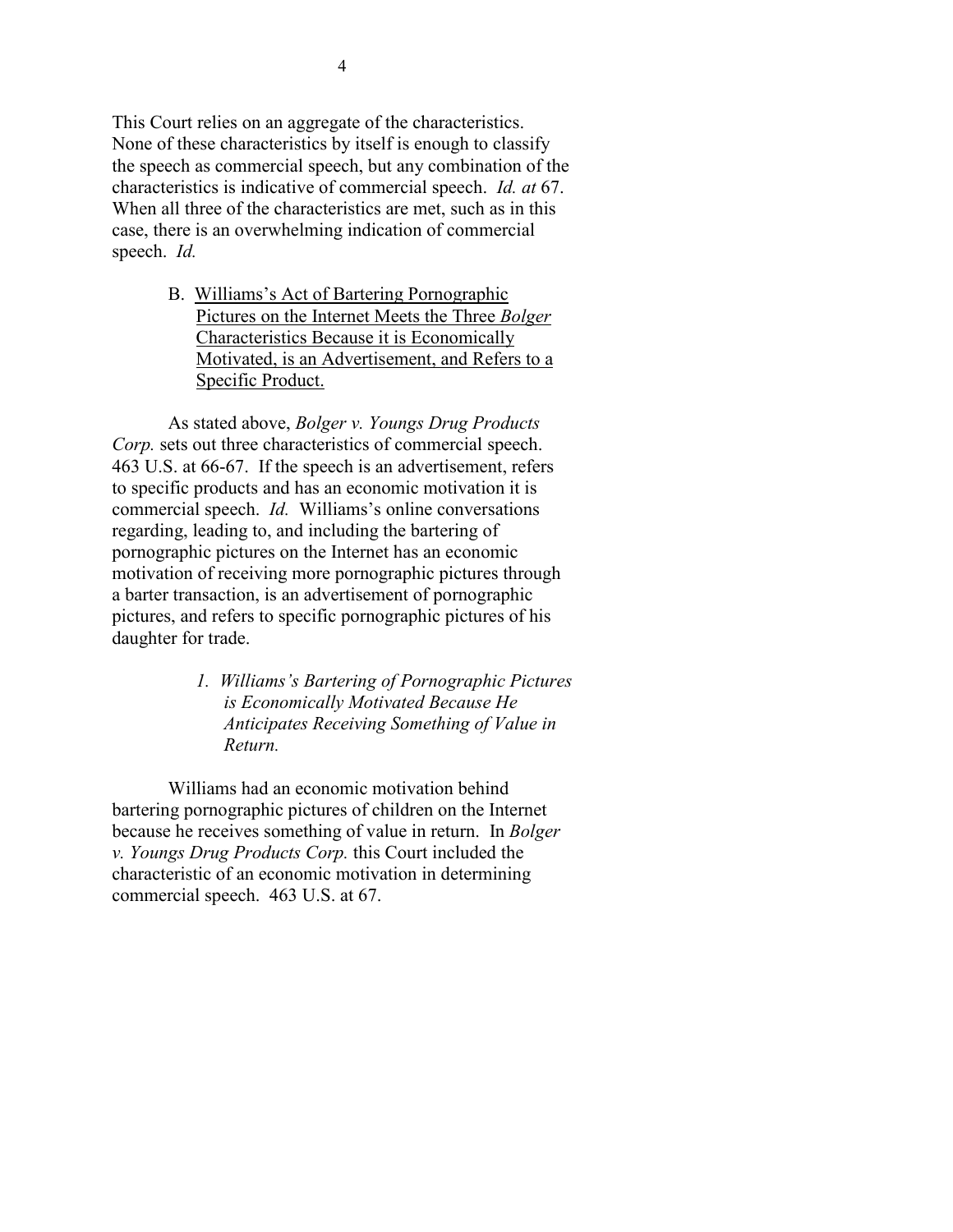Bartering is a form of commerce because commerce is generally a trade between two parties. Commerce, Black's Law Dictionary 269 (6th ed. 1990). Bartering, simply defined, is one good or service traded for another good or service. See, Nigel M. Healey, Why is Corporate Barter?, 31(2) Business Economics 36, 36 (1996); Don Mardak, The World of Barter, 84(1) Strategic Finance 44, 46 (2002); Richard E. Plank et al., Barter: An Alternative to Traditional Methods of Purchasing, 30(2) International Journal of Purchasing and Materials Management 52 (1994). Further, bartering is a system of bargaining between two parties to reach an exchange where each can benefit from the value of the traded goods. Caroline Humphrey, Barter and Economic Disintegration, 20 (New Series) MAN (now, The Journal of the Royal Anthropological Institute) 48, 49 (1985). Bartering removes the necessity of money in commerce. Id. at 51. Money is merely one of the goods being traded.

Adam Smith, the founder of economics, in An Inquiry into the Nature and Causes of the Wealth of Nations, Book I, ch.2 (5th ed. 1904), discusses bartering and its influence on the economy. Bartering is used to get those goods and services that an individual needs. Smith also indicated that individuals started specializing in tasks in order to trade any surplus for other necessary goods that another individual specializes in creating. *Id.* Smith said "[i]t is not from the benevolence of the butcher, the brewer, or the baker, that we expect our dinner, but from their regard to their own interest," which explains how there is an inherent value in the goods the individuals trade instead of giving up something for free. *Id*. Because the goods have a value when trade occurs both parties are getting something of value in return, which is commerce.

Bartering plays a strong role in modern commerce, though the practice is quite old. Major corporations have bartered for decades. In 1935, Monsanto allowed a Chinese company to barter mackerel for saccharin. Tim Phillips, The New Global Currency, Guardian Unlimited (Feb. 27, 2003),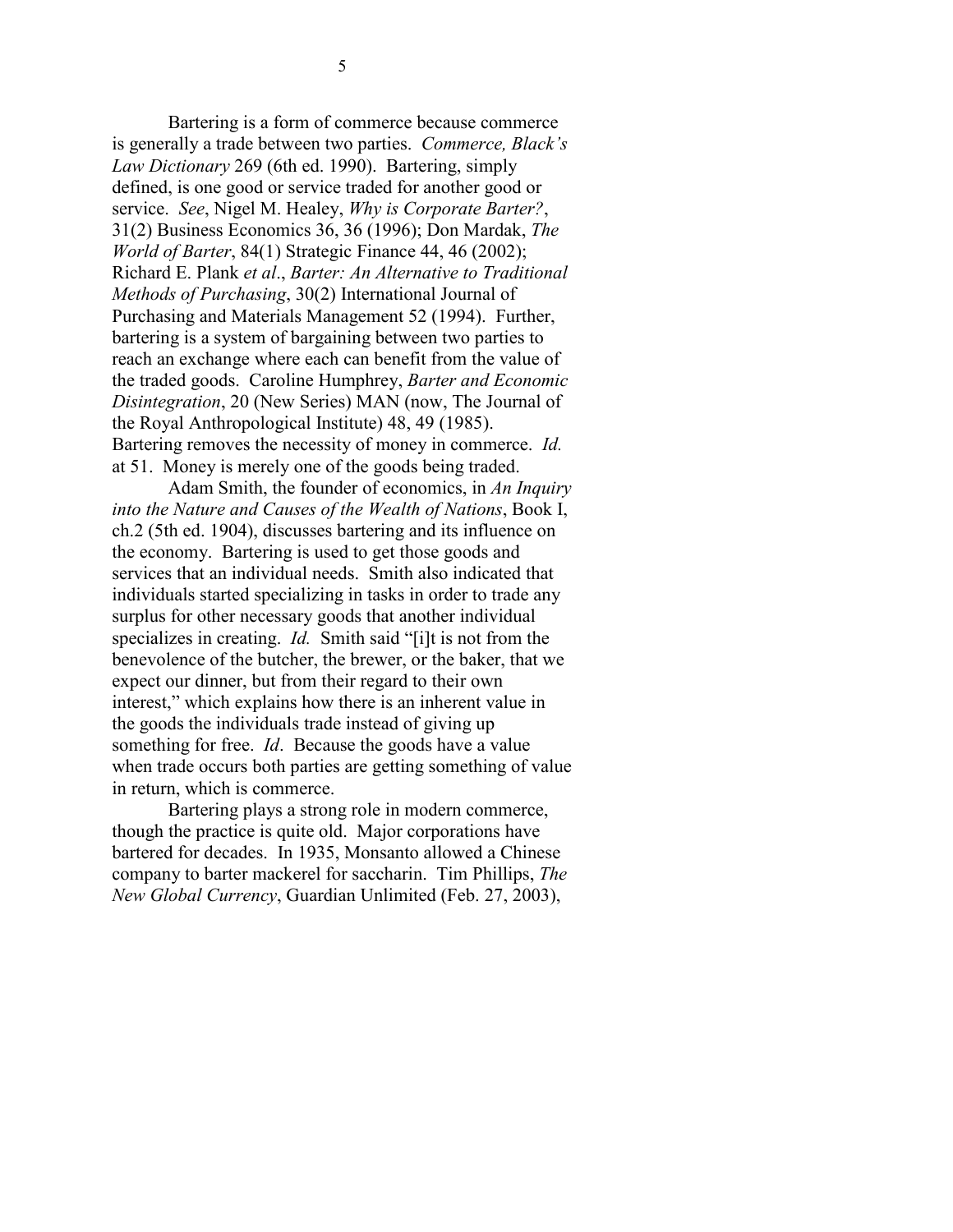http://technology.guardian.co.uk/online/businesssolutions/sto ry/0,12581,903514,00.html. PepsiCo exchanged their products for distribution rights to sell Russian vodka in the 1970s. Id. Corporations such as Tesco, BMI, and Coombe International (manufacturer of Odor-Eaters and Just for Men) participate in international bartering. Id. In 2004, in North America and Latin America, 2.3 billion dollars were bartered in commercial trades. 2004 Global Reciprocal Trade Statistics, International Reciprocal Trade Association (2005), http://www.irta.com/Page.asp? Script=56. There are now two national trade associations that assist bartering between corporations: The International Reciprocal Trade Association (IRTA) and National Association of Trade Exchanges (NATE). Bob Meyer, The Original Meaning of Trade Meets the Future in Barter, 13(1) World Trade Magazine 46, 48 (2000). Bartering has become global with the help of the Internet, which facilitates bartering between parties of different nations and states, allowing a broader variety of goods and services to be bartered. Id. at 48-49.

The reason corporations barter and exchange goods is because of the benefits for the business. It allows the corporation to better shift their inventory during shifts in the supply and demand market. Mardak, 84(1) Strategic Finance at 46-47. Bartering can also create a way for the business to get products or services it could not purchase with cash. Angela Briggins, When Barter is Better, 85(2) Management Review 58, 59 (1996). Bartering also allows corporations to reserve cash. Tim Phillips, The New Global Currency, Guardian Unlimited (Feb. 27, 2003), http:// technology.guardian.co.uk/online/businesssolutions/story/0,1 2581,903514,00.html. A value is also created through bartering by either bartering products for a higher value than it cost or by fulfilling exchanges for less than in a purchasing situation. Healey, 31(2) Business Economics at 40. The benefits of bartering encourage corporations to participate in the barter system of commerce.

Speech which reflects an economic motivation,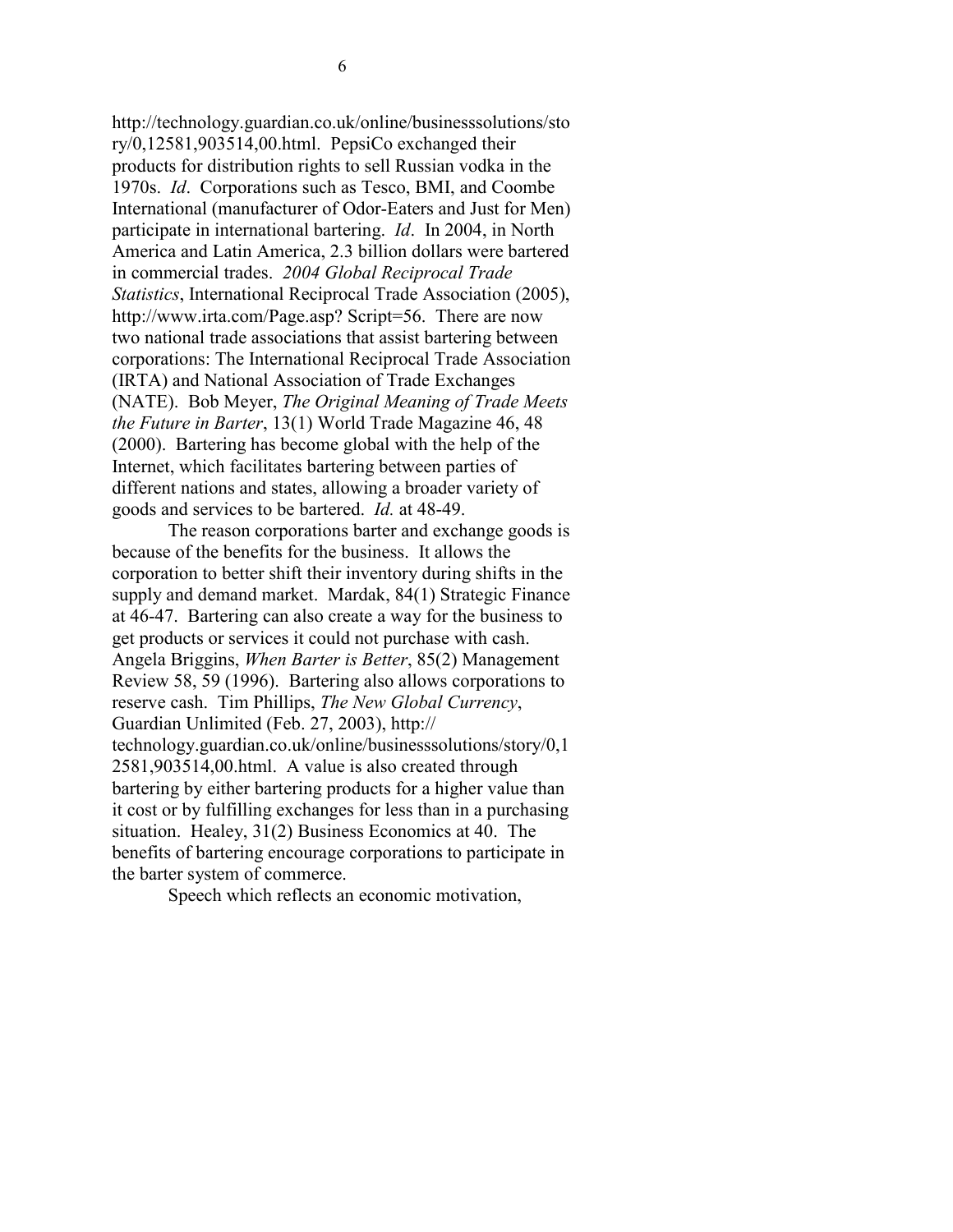typically in advertisements, is found throughout case law. In Bigelow v. Virginia, 421 U.S. 809, 818 (1975), this Court found that an advertisement for abortions in a newspaper was a reflection of "the advertiser's commercial interests." In Zauderer, an attorney placed an advertisement in a newspaper to promote his practice and gain new clients. 471 U.S. at 629. In U.S. Healthcare, Inc., Blue Cross/Blue Shield's advertisement for the Personal Choice healthcare plan was motivated by a desire to gain revenue and regain status in "the health insurance market." 898 F.2d at 934.

By advertising that he had good pictures of his daughter Williams was looking for pornographic pictures in return. Like the advertisers in Bigelow, Zauderer, and U.S. Healthcare, Inc., and like the bartering corporations of PepsiCo, Monsanto, and others, wanting to benefit their businesses, Williams was looking to benefit by accessing more child pornography. His post to the chat room, "Dad of toddler has 'good' pics of her an [sic] me for swap of your toddler pics, or live cam," was to initiate a bargain where each party would receive pornographic images of children. United States v. Williams, 444 F.3d 1286, 1288 (2006) (emphasis added). Williams was not freely giving his pictures away, but was anticipating a valuable good in return. While it was not an exchange for money, Williams sought to benefit by receiving goods equivalent to or greater than his goods by receiving images of child pornography, which is an economic gain. Williams's anticipation of receiving pornographic images in return for his images is evidence of an economic motivation behind his speech because he is will receive something of value in return for his good.

> 2. Williams's Chatroom Postings Indicating Pornographic Pictures for Barter is a Commercial Advertisement Because it is Not a Conveyance of Information or Opinion.

Williams's online conversations leading to bartering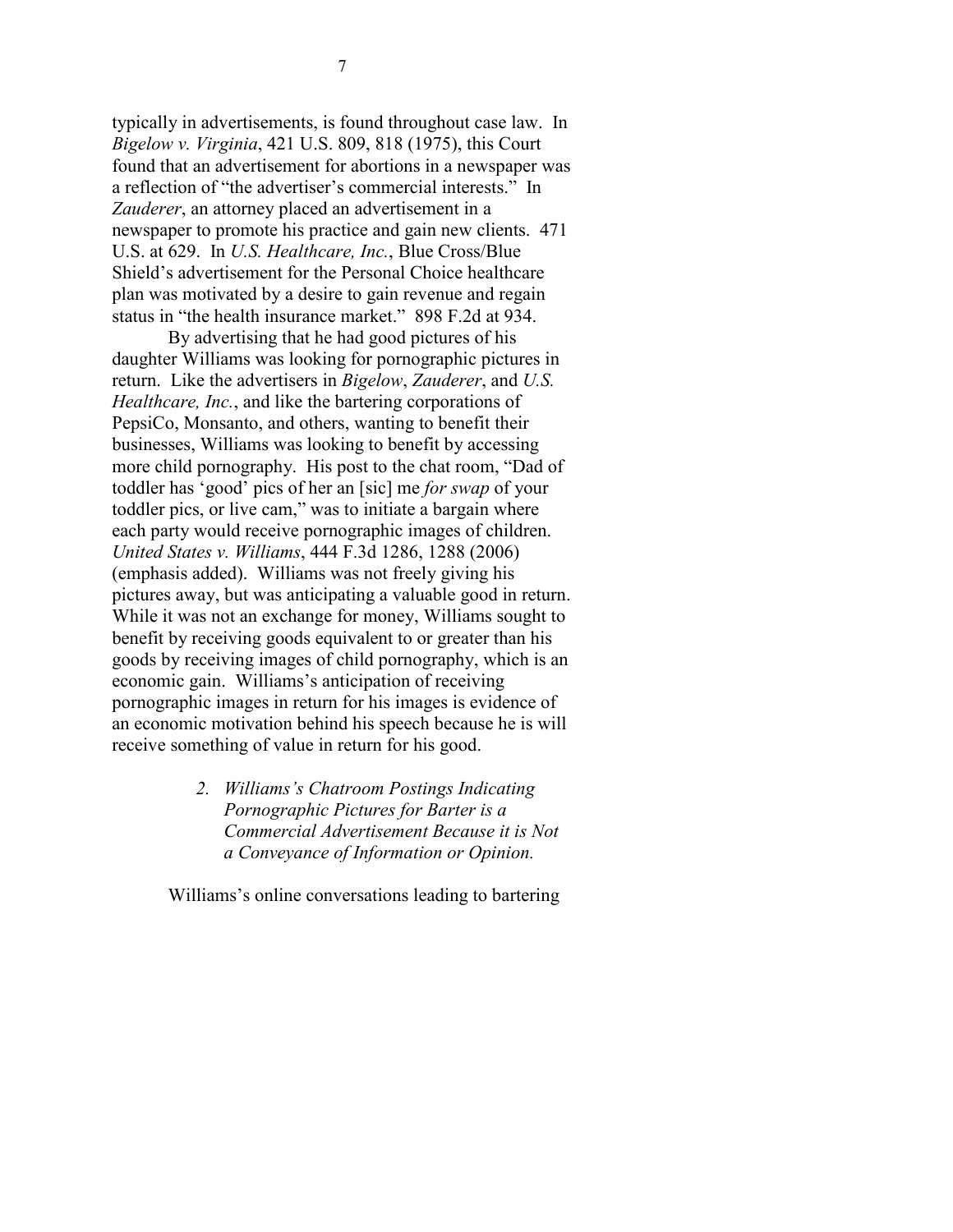are commercial advertisements of his products for barter because he is not making a merely an editorial or informative statement about child pornography. In Bolger v. Youngs Drug Products Corp., this Court indicated that advertisements are included in commercial speech characteristics. 463 U.S. at 66-67. In Valentine v. Chrestensen, 316 U.S. 52, 53 (1942), this Court supported the idea that a commercial advertisement is one in which relates to anything except speech "solely devoted to 'information or a public protest.'" Then in New York Times Co. v. Sullivan, 376 U.S. 254, 265-66 (1964), this Court found that speech that does not display only information, opinions, or grievances of a matter of public interest is a commercial advertisement.

In *Valentine v. Chrestensen* an advertisement for a United States Navy submarine exhibit was held to be a commercial advertisement. 316 U.S. at 52-53. The advertisement displayed the submarine and indicated an admission fee for the exhibit. Id. at 53. This advertisement was a commercial advertisement because the advertisement displayed the price of admission and was not merely information about the submarine nor regarded a matter of public interest. Id.

In New York Times Co. v. Sullivan the newspaper ran a full page newspaper advertisement discussing non-violent demonstrations by African American students and asked for funds to "support the student movement, 'the struggle for the right-to-vote,' and the legal defense of Dr. Martin Luther King, Jr." 376 U.S. at 256-57. The Court found that this was not commercial speech because it was an expression of an opinion and the plea for money was to support "matters of the highest public interest and concern." Id. at 266.

Williams posted a public message in the Internet chat room which stated "Dad of toddler has 'good' pics of her an [sic] me for swap of your toddler pics, or live cam." Williams, 444 F.3d at 1288. In a private chat with "Lisa n Miami" Williams stated "I've got hc [hard core]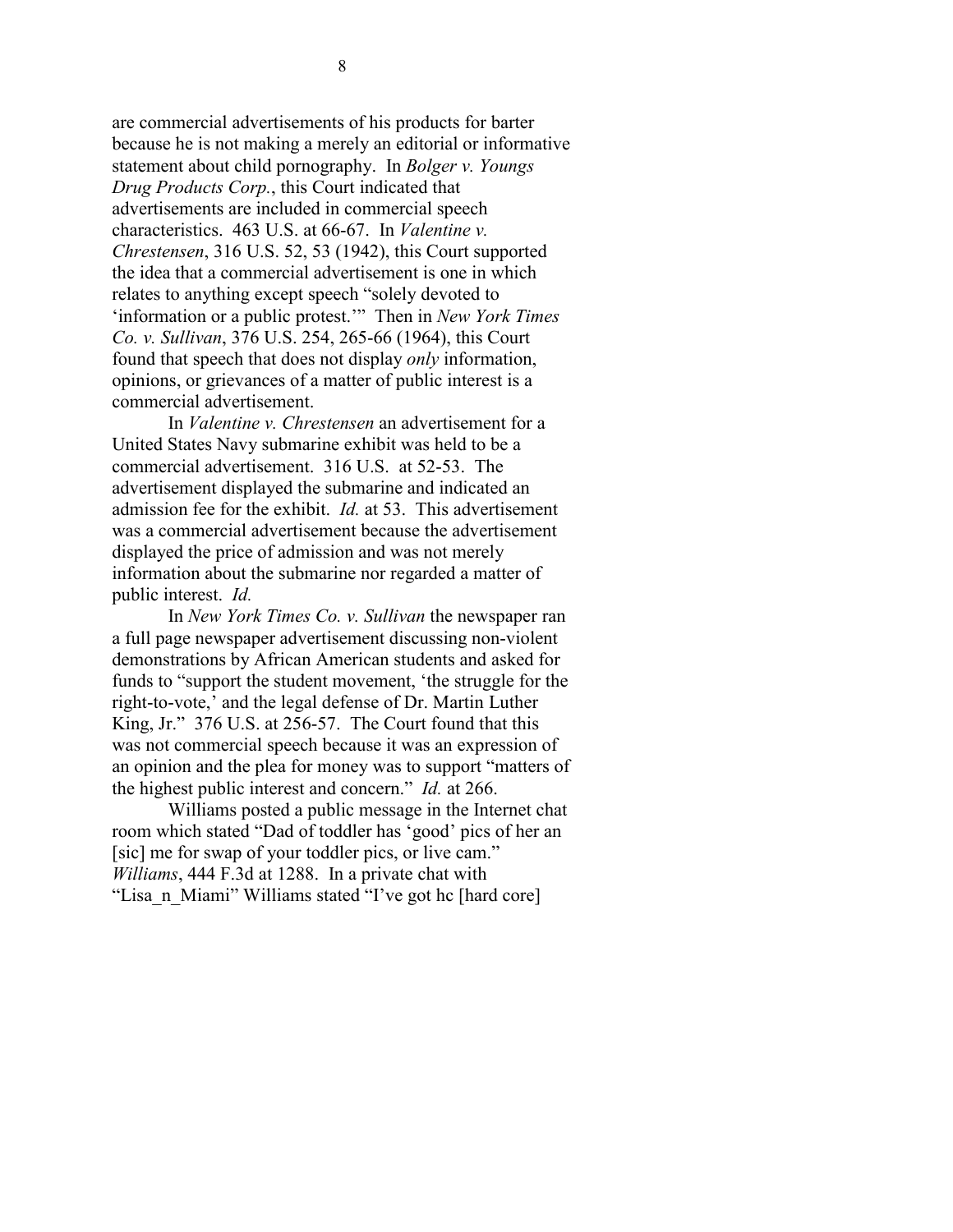pictures of me and dau, and other guys eating her out – do you??" Id. He later posted a message on the public chat room stating "HERE ROOM; I CAN PUT UPLINK CUZ IM FOR REAL – SHE CANT." Id. at 1288-89.

Williams's first public posting is an advertisement of the goods he is willing to trade with others in the Internet chat room. Like the advertisement in Valentine, Williams is advertising a good that he will relinquish for a return exchange of pictures or videos instead of money. Williams is not requesting other pictures or videos in return as a way of supporting a matter of high public interest like that found in the advertisement in New York Times Co. Williams's second public chat posting that he had the ability to put up a link to pornographic pictures is an advertisement for the pornographic photographs he claimed to have. This posting was not merely informative or editorial like the advertisement in New York Times Co., but is an advertisement indicating the goods he is willing to commercially barter, or exhibit, like the submarine in Valentine, with the others in the chat room. Williams is not merely displaying his opinion or information about the pictures or the link to "hard core" pictures but is advertising a commercial exchange of goods and therefore his advertisements about pictures of his daughter posted for the chat room is a commercial advertisement.

> 3. Williams's Chatroom Postings Refer to the Specific Product of Child Pornography Because He Makes Specific Indications That the Images Are Pornographic Images of His Daughter.

Williams's postings in the public chat room and in the private chat with "Lisa\_n\_Miami" reference the specific product of pornographic images of a young girl, Williams's daughter, for trade. The characteristics of commercial speech found in Bolger v. Youngs Drug Products Corp. state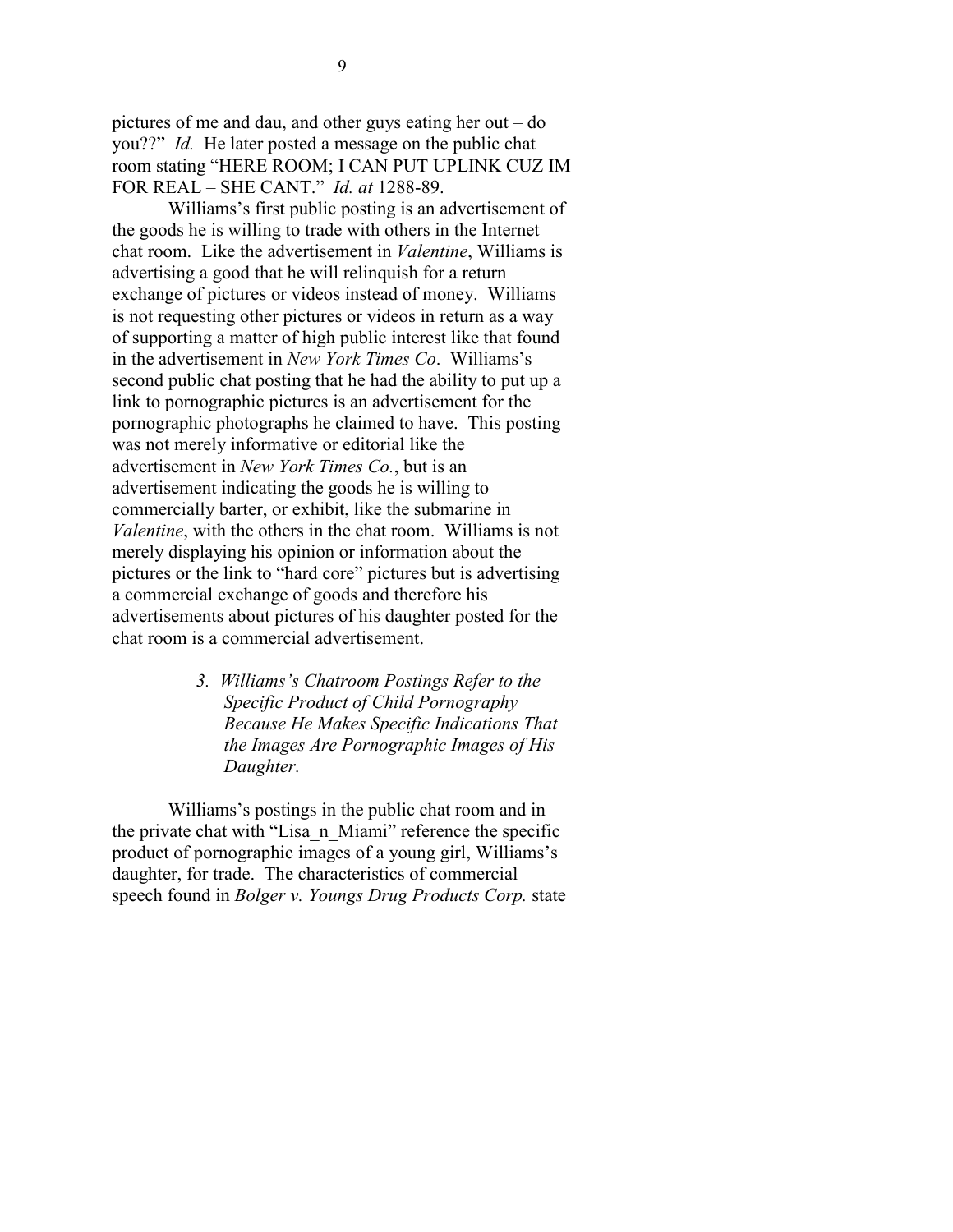that the speech should indicate a specific product. 463 U.S. at 66. It can be understood that this indication of a specific product stems from the desire to "disseminate information about a specific product or service that he himself provides and presumably knows more about than anyone else." Va. State Bd. of Pharmacy, 425 U.S. at 772 n.24.

One instance of a specific reference to a product indicating commercial speech is found in *Virginia State* Board of Pharmacy v. Virginia Citizens Consumer Council, Inc., where advertisements written by pharmacists for prescription drugs were deemed commercial speech. The advertisements specifically referenced particular prescription drugs and price information, thus referencing a specific product. 425 U.S. at 756-57. The advertisements indicated a sale of a prescription drug at a specific price instead of general information. Id. at 760-61.

Another example of the reference to a specific product as an indication of commercial speech is found in the advertisements for a healthcare plan produced by Blue Cross/Blue Shield in U.S. Healthcare, Inc. v. Blue Cross of Greater Philadelphia, 898 F.2d 914, 934 (3d Cir. 1990). The advertisements specifically promoted the Personal Choice plan over other competitors' healthcare plans. Id.

Williams posted on the public chat room that he had "" good pics' of her an [sic] me for swap" referring to pictures of him and his toddler-aged daughter. Williams, 444 F.3d at 1288. Later, in his private chat with "Lisa\_n\_Miami" he stated that he had "hc [hard core] pictures of me and dau, and other guys eating her out." Id.

Both of Williams's postings are about pictures of his daughter; specifically, pornographic pictures of his daughter. These were not general advertisements about the pictures he had but referenced a specific person indicating her age, gender, and the type of photograph (hard core, young girl, and includes other men). Much like the advertisements in Virginia State Board of Pharmacy, which referenced specific prescription drugs instead of general information, these